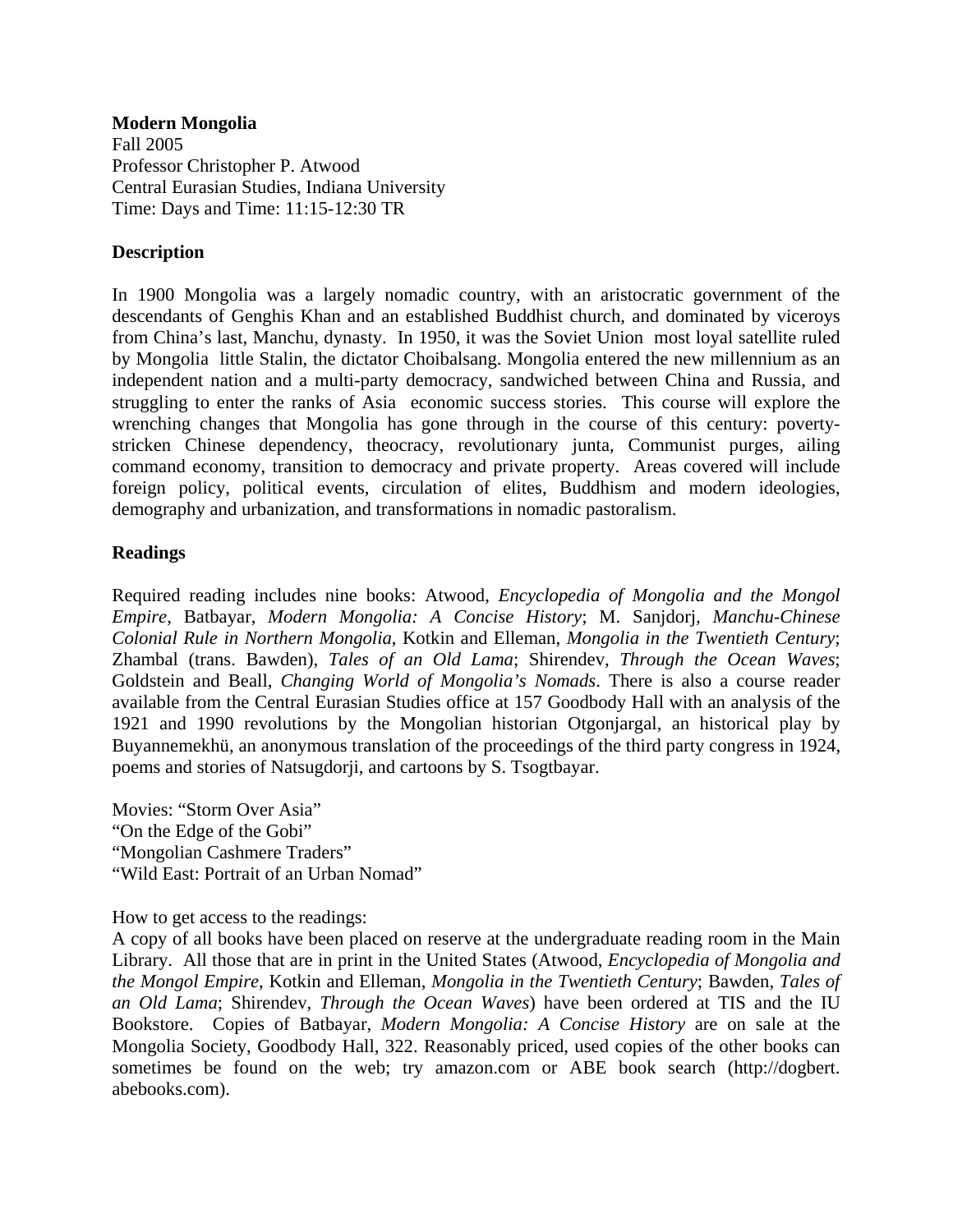## **Grades**

Grades based on the following percentages: Midterm, 20%, Paper 30%, Final 40%, Map Quiz 10%

#### **Class Schedule**

**Week 1:** August 30, September 1

Introduction, Climate, Geography, Pastoral Nomadism

Batbayar, *Modern Mongolia*, pp. 9-22; Atwood entries: Mongolian Plateau; Climate; Flora; Fauna; Animal Husbandry and Nomadism; Farming; Hunting and Fishing; Food and Drink; Dairy Products; Gobi Desert; Altai Range; Great Lakes Basin; Uws Lake; Khangai Range; Khöwsgöl, Lake; Khentii Range; History.

### **Week 2**: September 6, 8

The Chinggisid nobility and the Buddhist church Atwood: Second Conversion; Two Customs; Borjigid; Eight White Yurts; Khalkha; Incarnate Lamas; Jibzundamba Khutugtus; Qing dynasty (to 1796); Jibzundamaba Khutugtu, First; Dolonnuur Assembly; Jibzundamba Khutugtu, Second; Chinggünjab's Rebellion; Khotoghoid; Dariganga; Darkhad; Dörböd; Bayad; Zakhachin; Altai Uriyangkhai; Tuvans.

 M. Sanjdorj*, Manchu Chinese Colonial Rule in Northern Mongolia*, trans. by Urgunge Onon. New York: St. Martin's Press, 1980. .

Discussion of readings, September 8

# **Week 3:** September 13, 15

Qing rule in Mongolia, New Policies, Independence

Atwood: China and Mongolia; Qing Dynasty (1796 to end); banner, *sum*, league, Lifan Yuan, Lifan Yuan zeli, ambans, Social Classes in the Qing Dynasty; taiji; family; matrilineal clans; Lamas and Monasticism; Great Shabi; Shangdzodba, Erdeni; Danshug; Chinese Trade and Money-Lending, Chinese Colonization, Duguilangs, Ulaanbaatar (to 1911); Kyakhta; Uliastai; Khowd City; Education, Traditional; Medicine, Traditional; Tibetan Culture in Mongolia, Treasury of Aphoristic Jewels; Sutra of the Wise and Foolish; Didactic Poetry; Sangdag, Khuulichi; Danzin-Rabjai; Chinese Fiction

**Map Quiz in Class, Sept. 15** 

**Week 4:** September 20, 22

Theocratic Period

Batbayar, *Modern Mongolia*, pp. 23-28; Atwood: Russia and Mongolia; New Policies, Jibzundamba Khutugtu, Eighth; 1911 Restoration; Theocratic Period; Khangdadorji, Prince; Damdinsürüng, Grand Duke; Dambijantsan; Sino-Mongolian War; Kyakhta Treaty; Revocation of Autonomy; Badmadorji; Kotkin and Elleman, *Mongolia in the Twentieth Century*, to p. 97. Discussion of readings, September 22

#### **Week 5:** September 27, 29

Inner Mongolian and Buriat influences, culture, finance, trade and economics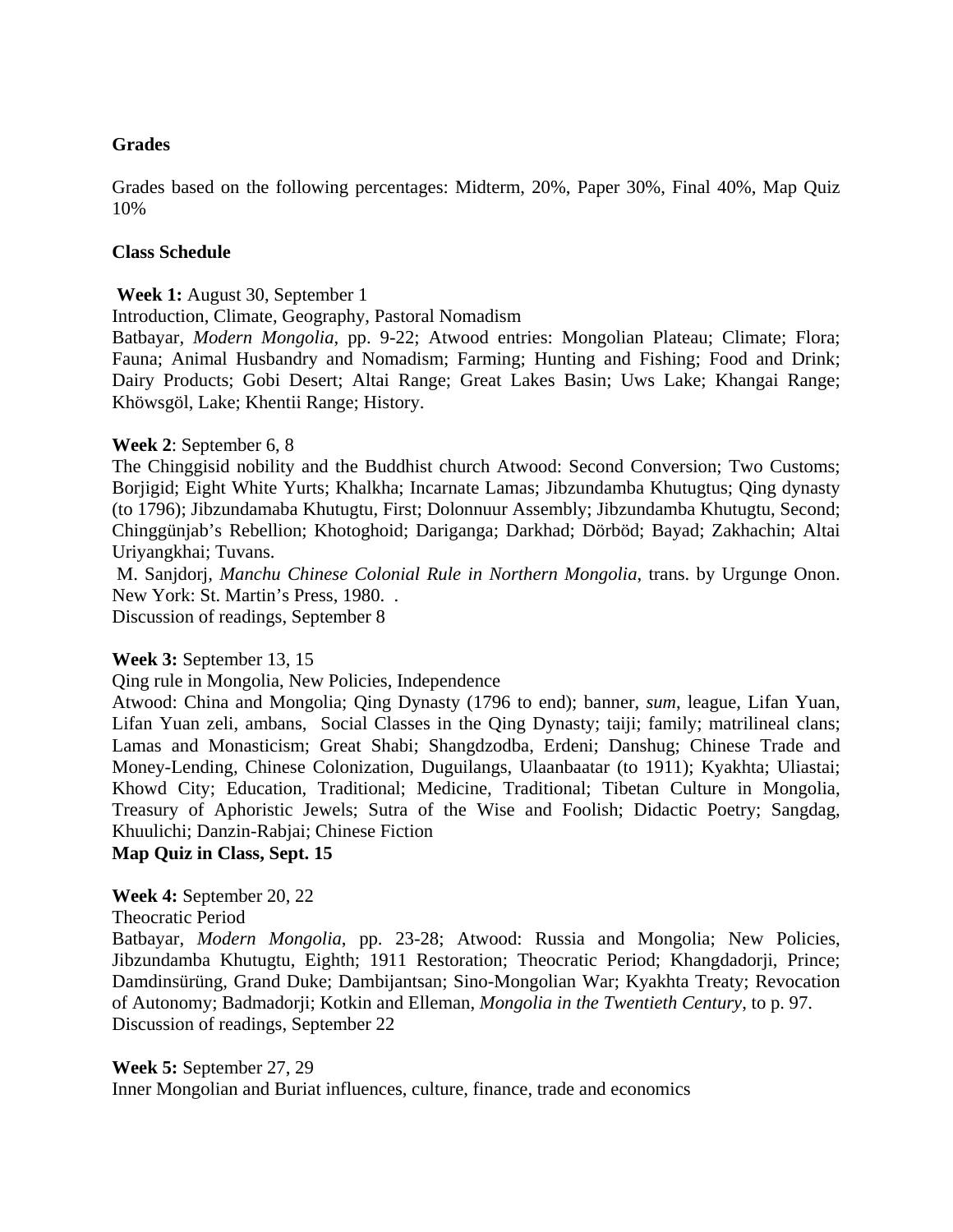Zhambal (trans. Bawden), *Tales of an Old Lama*, 1-78; Atwood, New Schools Movement; Buriats (to 1923); Injannashi; Agwang Dorzhiev, Buriats in Inner Mongolia and Mongolia; Dauriia Station Movement; Palaces of the Bogda Khan; Sharab, "Busybody"

## **Week 6:** October 4, 6

The 1921 Revolutionaries

Batbayar, *Modern Mongolia*, pp. 29-41; Atwood: 1921 Revolution; Revolutionary Period; Mongolian People's Revolutionary Party (to 1940); Ulaanbaatar (to 1945); Sükhebaatur; Bodô; Danzin, General; Rinchino; Zhamtsarano; Jalkhanza Khutugtu; Magsurjab; Dambadorji; Mongolian People's Party, Third Congress of; 1924 Constitution; Mongolian People's Revolutionary Party, Seventh Congress of; Buyannemekhü; Natsugdorji

# **Reading list for paper due, October 4**

Discussion of readings, October 6 Film: "Storm Over Asia" (time TBA).

**Week 7:** October 11, 13 Politics and Culture in the 1920s Shirendev, *Through the Ocean Waves*, 1-47; *Mongolia: Yesterday and Today*, pp. 1-69 (reader).

**Week 8:** October 18, 20 The Leftist Period Shirendev, *Through the Ocean Waves*, 48-79; stories and poems of Natsagdorj (reader) Discussion of readings, October 20

# **Midterm: October 25**

**Week 9:** October 27 New Turn Policy Batbayar, *Modern Mongolia*, 42-60; Atwood: Leftist Period; New Turn Policy; Lhümbe Case; Gendün; Demid; Amur; Choibalsang; Great Purge; Buddhism, Campaign Against; Japan and the modern Mongols; Khalkhyn Gol, Battle of; World War II.

**Week 10:** November 1, 3 The Terror Kotkin and Elleman, *Mongolia in the Twentieth Century*, 99-161; Shirendev, *Through the Ocean Waves*, 80-128 Discussion of readings, November 3

**Week 11:** November 8, 10

The Choibalsang dictatorship and the early Tsedenbal years, 1945-1960

Batbayar, *Modern History*, 61-72; Atwood: Mongolian People's Republic; 1940 Constitution; Soviet Union and Mongolia; Mongolian People's Revolutionary Party; Tsedenbal; Damba; Tömör-Ochir; Chinggis Khan controversy; Sino-Soviet alliance; Trans-Mongolian Railway; Sino-Soviet split; Foreign Relations; Armed Forces of Mongolia; Shirendev, *Through the Ocean Waves,* 129-166